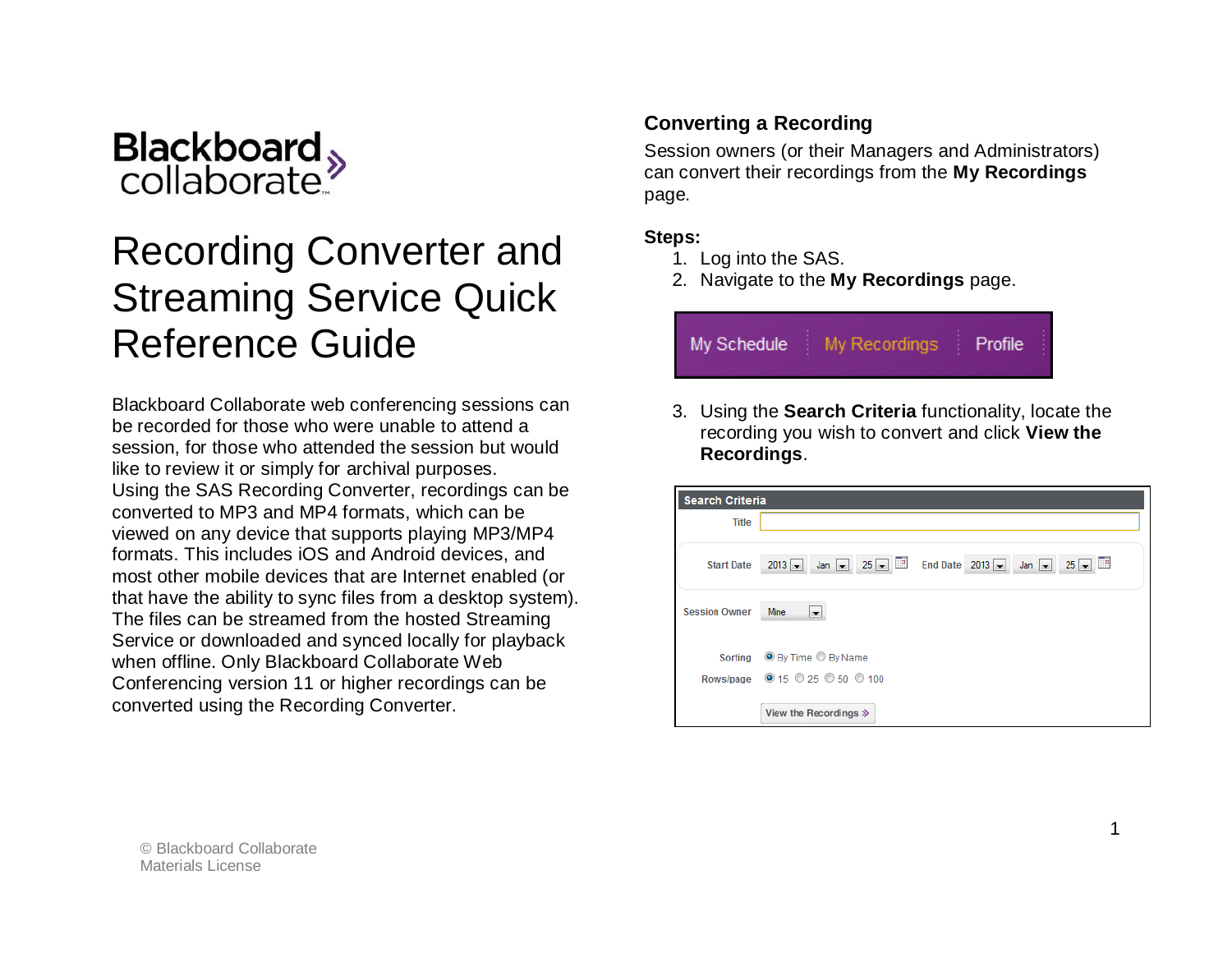4. To convert a recording, simply click on the convert button for the format you desire.



5. After you click Convert, you will receive a confirmation message. Once the conversion is completed, you will receive an email notification.

Request for conversion submitted. When the processing is complete, you will receive an email notification.

6. The email notification will contain a link to access the recording.



### **Accessing Recordings and Managing Links**

The recording files can be played by streaming them from the hosted SAS service or downloading for playback when offline. These recordings also can be shared with others by distributing the recording link. Recording links can be copied for distribution to others or simply opened to play recordings. Recording links can be accessed via a few channels:

- the My Recordings page
- a Recording or Recording Conversion notification email
- the Meeting, Drop-in or Course utility
- a recording link obtained by another means, such as one sent to you in an email or one posted on a website

From the **My Recordings** page, click the Play button to play a recording that has been converted to MP3 or MP4. The recording will open up in a media player embedded in the SAS.

| Format                           |                      |              |      |
|----------------------------------|----------------------|--------------|------|
| <b>Blackboard</b><br>Collaborate | <b>Audio</b><br>(MP3 | <b>Video</b> | Play |
|                                  | Convert              |              |      |
|                                  | Convert              |              |      |

Note that the recording can be played directly from the server or by clicking Download the recording can be downloaded for playback later.